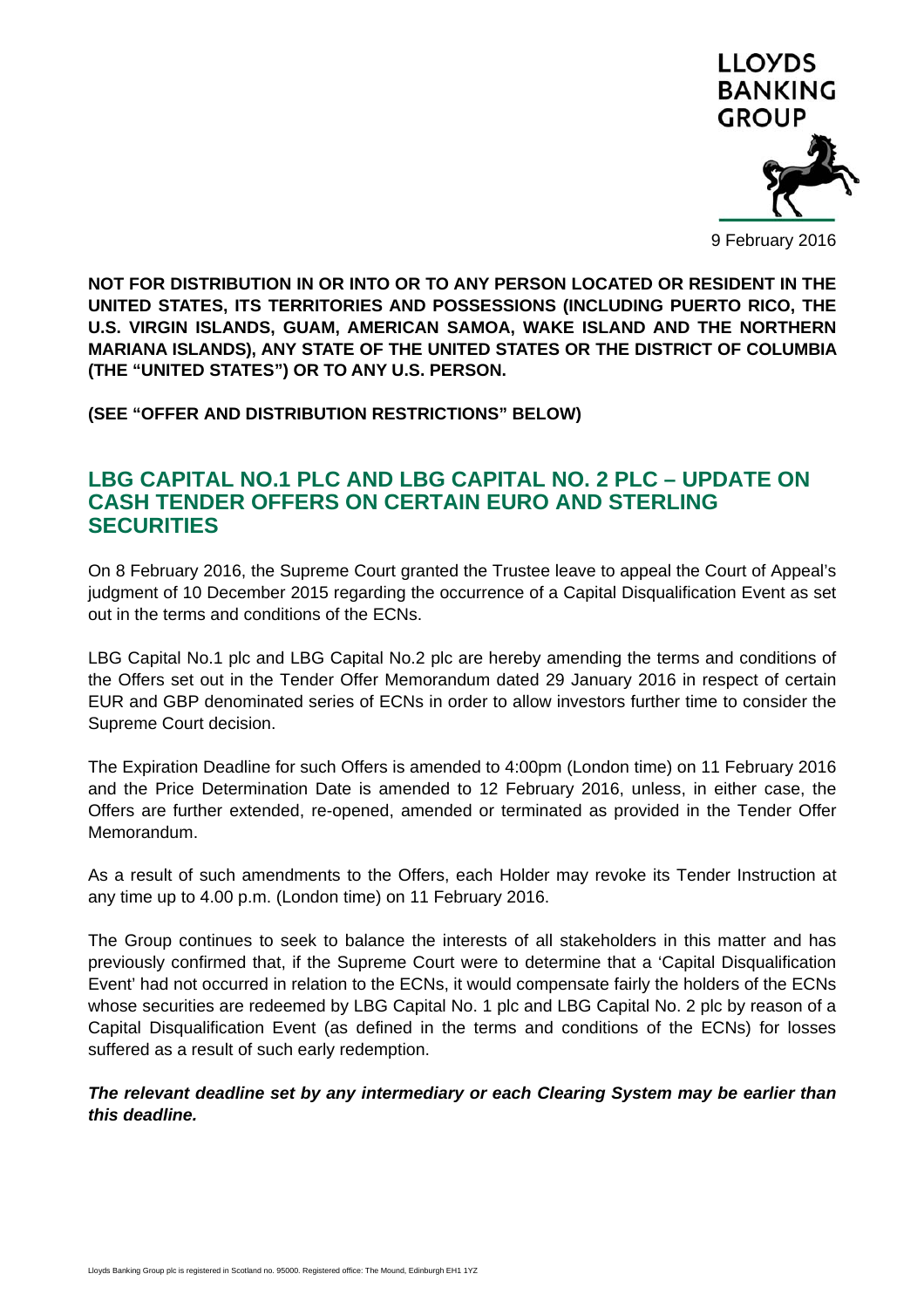# **OVERVIEW OF THE OFFERS (AS PROVIDED IN THE 29 JANUARY TENDER OFFER MEMORANDUM)**

On the terms of and subject to the conditions contained in the Tender Offer Memorandum:

- (i.) LBG Capital No. 1 plc ("**LBG 1**") invited Holders of certain of its euro denominated Enhanced Capital Notes (the "**LBG 1 Existing Notes**") to tender any and all of their LBG 1 Existing Notes for purchase by LBG 1 for cash; and
- (ii.) LBG Capital No. 2 plc ("**LBG 2**") invited Holders of certain of its euro and sterling denominated Enhanced Capital Notes (the "**LBG 2 Existing Notes**") to tender any and all of their LBG 2 Existing Notes for purchase by LBG 2 for cash.

Settlement of the Purchase Price and Accrued Interest Payment in respect of any Existing Notes validly tendered in the Offers and accepted for purchase is expected to be made on 15 February 2016.

Capitalised terms not otherwise defined in this announcement have the same meaning as assigned to them in the Tender Offer Memorandum. The Tender Offer Memorandum is available from the Tender Agent.

**This announcement shall be incorporated in and amend the Tender Offer Memorandum and shall form part of the Tender Offer Memorandum as so amended.**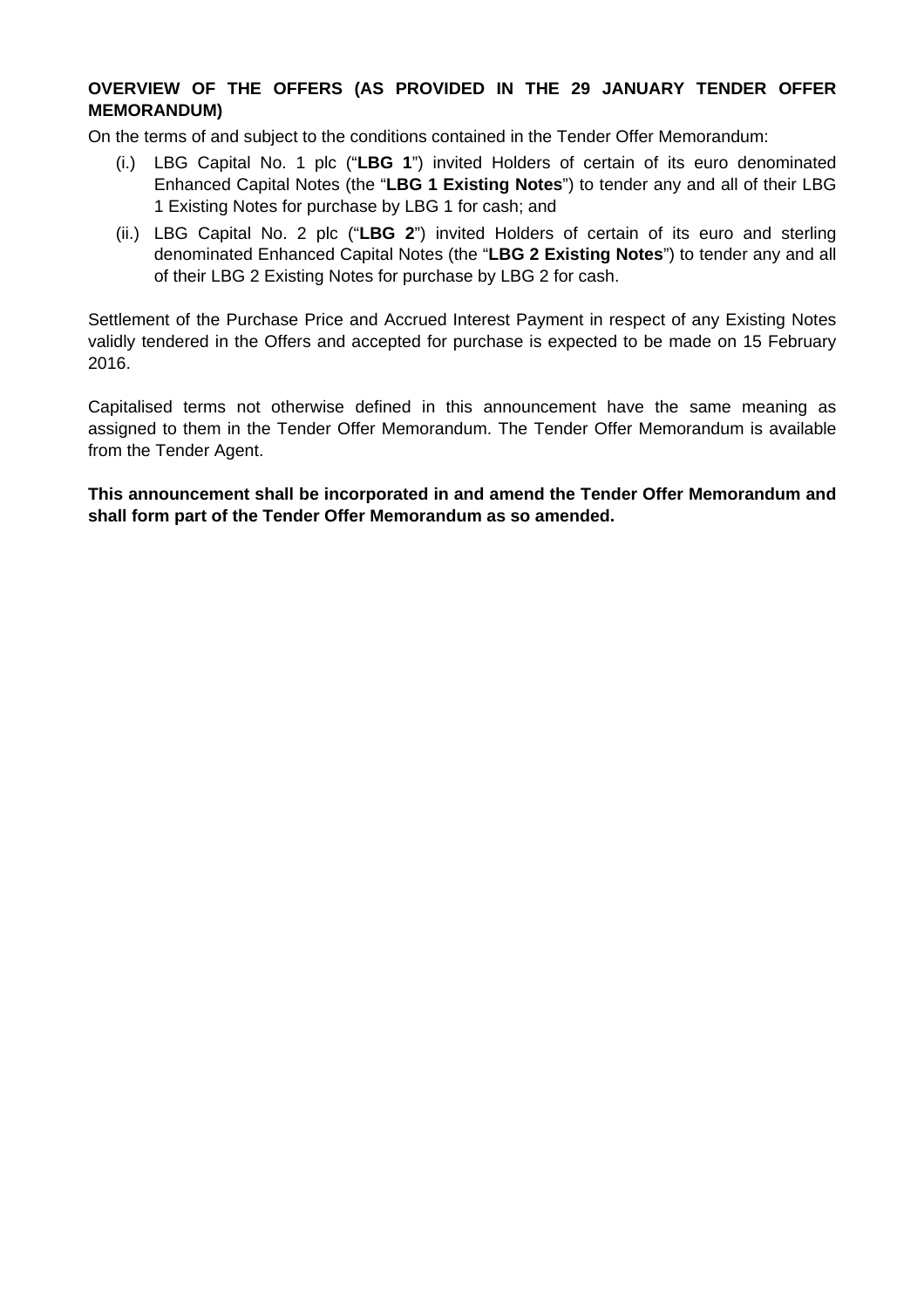#### **FURTHER INFORMATION**

Lucid Issuer Services Limited has been appointed by the Offerors as tender agent (the "Tender Agent") in connection with the Offers.

BNP Paribas, Deutsche Bank AG, London Branch, Goldman Sachs International, Lloyds Bank plc, Merrill Lynch International and UBS Limited have been appointed by the Offerors as Dealer Managers (the "**Dealer Managers**") for the purposes of the Offers.

For further information:

#### **Investor Relations**

Douglas Radcliffe +44 (0) 20 7356 1571 Group Investor Relations Director Email: douglas.radcliffe@finance.lloydsbanking.com

# **Corporate Affairs**  Matt Smith +44 (0) 20 7356 3522 Head of Corporate Media Email: matt.smith@lloydsbanking.com

Requests for information in relation to the Offers should be directed to:

# **BNP Paribas**

10 Harewood Avenue London NW1 6AA United Kingdom

Winchester House 1 Great Winchester Street London EC2N 2DB United Kingdom

**Deutsche Bank AG, London Branch** 

**DEALER MANAGERS** 

Telephone: +44 20 7595 8668 Attention: Liability Management Group email: liability.management@bnpparibas.com

Telephone: +44 20 7545 8011 Attention: Liability Management Group email: liability.management@db.com

Telephone: +44 20 7774 9862 Attention: Liability Management Group email:

liabilitymanagement.eu@gs.com

**Goldman Sachs International**  Peterborough Court 133 Fleet Street London EC4A 2BB United Kingdom

**Lloyds Bank plc**  10 Gresham Street

London EC2V 7AE United Kingdom

Telephone: +44 20 7158 2720 Attention: Liability Management Group email: liability.management@lloydsbanking.com

# **Merrill Lynch International**

2 King Edward Street London EC1A 1HQ United Kingdom

Telephone: +44 20 7996 5698 Attention: Liability Management Group email: DG.LM\_EMEA@baml.com

**UBS Limited** 

1 Finsbury Avenue London EC2M 2PP United Kingdom

Telephone: +44 20 7568 2133 Attention: Liability Management Group email: ol-liabilitymanagement-eu@ubs.com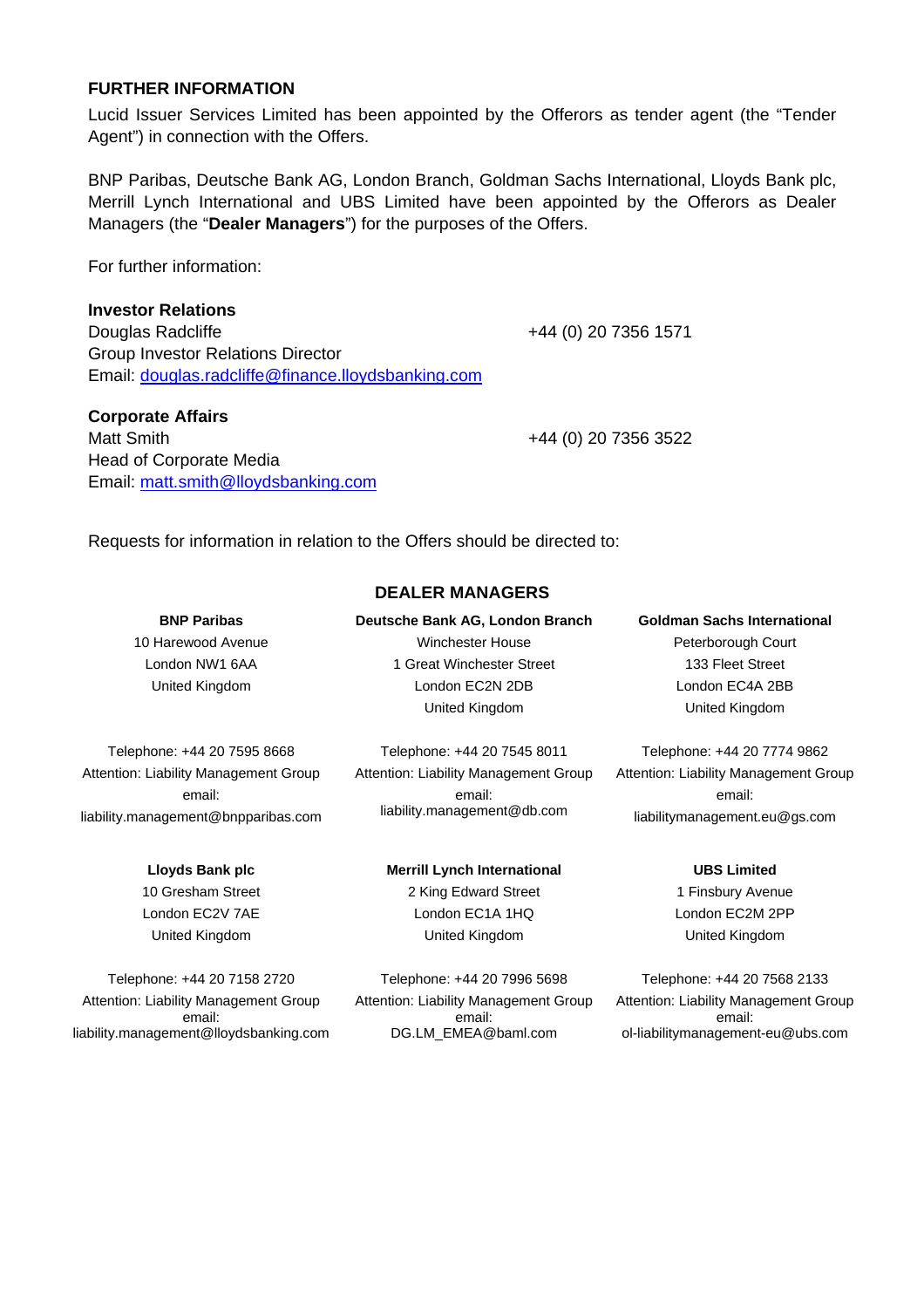Requests for information in relation to the procedures for tendering Existing Notes in, and for any documents or materials relating to, the Tender Offer should be directed to:

#### **TENDER AGENT Lucid Issuer Services Limited**

Tankerton Works 12 Argyle Walk London WC1H 8HA United Kingdom Tel: +44 20 7704 0880 Attention: Sunjeeve Patel / Paul Kamminga Email: lbg@lucid-is.com

#### **DISCLAIMER**

This announcement must be read in conjunction with the Tender Offer Memorandum. This announcement and the Tender Offer Memorandum contain important information which must be read carefully before any decision is made with respect to the Offers. If any Holder is in any doubt as to the action it should take, it is recommended to seek its own legal, tax, accounting and financial advice, including as to any tax consequences, from its stockbroker, bank manager, solicitor, accountant or other independent financial adviser. Any individual or company whose Notes are held on its behalf by a broker, dealer, bank, custodian, trust company or other nominee must contact such entity if it wishes to participate in the Offers. None of the Offerors, the Dealer Managers, the Tender Agent and any person who controls, or is a director, officer, employee or agent of such persons, or any affiliate of such persons, makes any recommendation as to whether Holders should participate in the Offers.

#### **OFFER AND DISTRIBUTION RESTRICTIONS**

*This announcement and the Tender Offer Memorandum do not constitute an offer or an invitation to participate in the Offers in the United States or in any other jurisdiction in which, or to any person to or from whom, it is unlawful to make such offer or invitation or for there to be such participation under applicable laws. The distribution of this announcement and the Tender Offer Memorandum in certain jurisdictions may be restricted by law. Persons into whose possession this announcement and/or the Tender Offer Memorandum comes are required by each of the Offerors, the Dealer Managers and the Tender Agent to inform themselves about and to observe any such restrictions.* 

#### **United States**

The Offers are not being made and will not be made, directly or indirectly, in or into, or by use of the mail of, or by any means or instrumentality of interstate or foreign commerce of, or of any facilities of a national securities exchange of, the United States. This includes, but is not limited to, facsimile transmission, electronic mail, telex, telephone and the internet. The Existing Notes may not be tendered in any Offer by any such use, means, instrumentality or facility from or within the United States or by persons located or resident in the United States or by U.S. Persons as defined in Regulation S of the United States Securities Act of 1933, as amended (each a "**U.S. Person**"). Accordingly, copies of this announcement, the Tender Offer Memorandum and any other documents or materials relating to the Offers are not being, and must not be, directly or indirectly, mailed or otherwise transmitted, distributed or forwarded (including, without limitation, by custodians, nominees or trustees) in or into the United States or to any persons located or resident in the United States or to U.S. Persons. Any purported tender of Existing Notes in an Offer resulting directly or indirectly from a violation of these restrictions will be invalid and any purported tender of Existing Notes made by a person located or resident in the United States or by a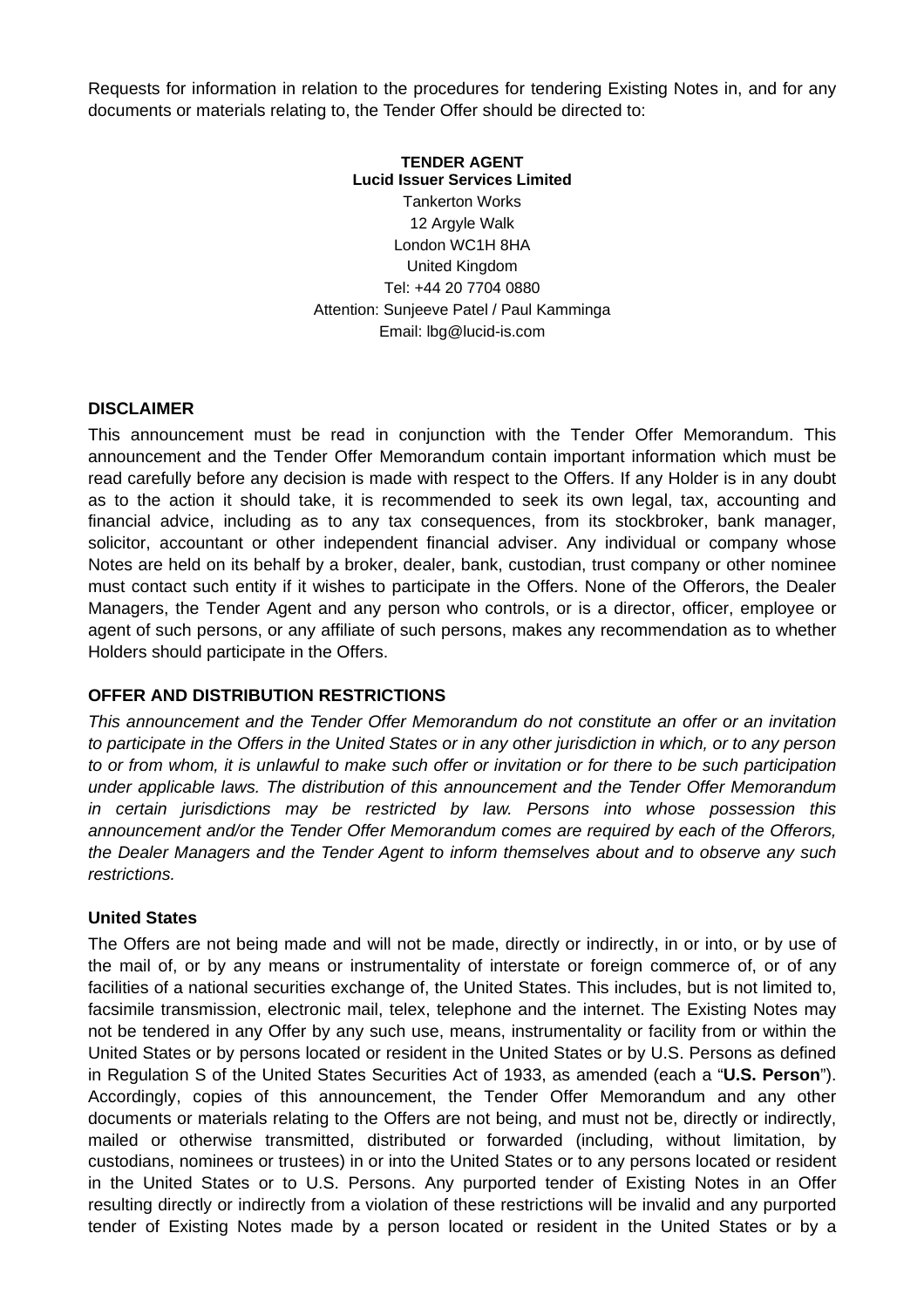U.S. Person, or any agent, fiduciary or other intermediary acting on a non-discretionary basis for a principal giving instructions from within the United States or for a U.S. Person will be invalid and will not be accepted.

Each Holder participating in an Offer will represent that it is not a U.S. Person and it is not located or resident in the United States and is not participating in such Offer from the United States or it is acting on a non-discretionary basis for a principal located outside the United States that is not giving an order to participate in such Offer from the United States and is not a U.S. Person. For the purposes of this and the above paragraph, "United States" means the United States of America, its territories and possessions, any state of the United States of America and the District of Columbia.

## **United Kingdom**

The communication of this announcement, the Tender Offer Memorandum and any other documents or materials relating to the Offers is not being made, and such documents and/or materials have not been approved, by an authorised person for the purposes of section 21 of the Financial Services and Markets Act 2000 (the "**FSMA**"). Accordingly, such documents and/or materials are not being distributed to, and must not be passed on to, the general public in the United Kingdom. The communication of such documents and/or materials is exempt from the restriction on financial promotions under section 21 of the FSMA on the basis that it is only directed at and may be communicated to (1) those persons who are existing members or creditors of the Offerors or other persons falling within Article 43(2) of the Financial Services and Markets Act 2000 (Financial Promotion) Order 2005, and (2) to any other persons to whom these documents and/or materials may lawfully be communicated.

## **France**

The Offers are not being made, directly or indirectly, to the public in France. Neither this announcement, the Tender Offer Memorandum nor any other documents or offering materials relating to the Offers have been or shall be distributed to the public in France and only (i) providers of investment services relating to portfolio management for the account of third parties (*personnes fournissant le service d'investissement de gestion de portefeuille pour compte de tiers*) and/or (ii) qualified investors (*investisseurs qualifiés*) acting for their own account, all as defined in, and in accordance with, Articles L.411-1, L.411-2 and D.411-1 of the French Code *monétaire et financier*, are eligible to participate in the Offers. The Tender Offer Memorandum has not been submitted to the clearance procedures (visa) of the *Autorité des marchés financiers*.

#### **Italy**

None of the Offers, this announcement, the Tender Offer Memorandum nor any other document or materials relating to the Offers have been or will be submitted to the clearance procedures of the *Commissione Nazionale per le Società e la Borsa* ("**CONSOB**") pursuant to Italian laws and regulations. Each Offer is being carried out in the Republic of Italy as an exempted offer pursuant to article 101-*bis*, paragraph 3-*bis* of the Legislative Decree No. 58 of 24 February 1998, as amended (the "**Financial Services Act**") and article 35-*bis*, paragraph 4, of CONSOB Regulation No. 11971 of 14 May 1999, as amended (the "**Issuers' Regulation**"). The Offers are also being carried out in compliance with article 35-*bis*, paragraph 7 of the Issuers' Regulation. Holders or beneficial owners of Existing Notes that are located in the Republic of Italy can tender Existing Notes for purchase in the Offers through authorised persons (such as investment firms, banks or financial intermediaries permitted to conduct such activities in the Republic of Italy in accordance with the Financial Services Act, CONSOB Regulation No. 16190 of 29 October 2007, as amended from time to time, and Legislative Decree No. 385 of 1 September 1993, as amended) and in compliance with applicable laws and regulations or with requirements imposed by CONSOB or any other Italian authority. Each intermediary must comply with the applicable laws and regulations concerning information duties *vis-à-vis* its clients in connection with the Existing Notes or the Offers.